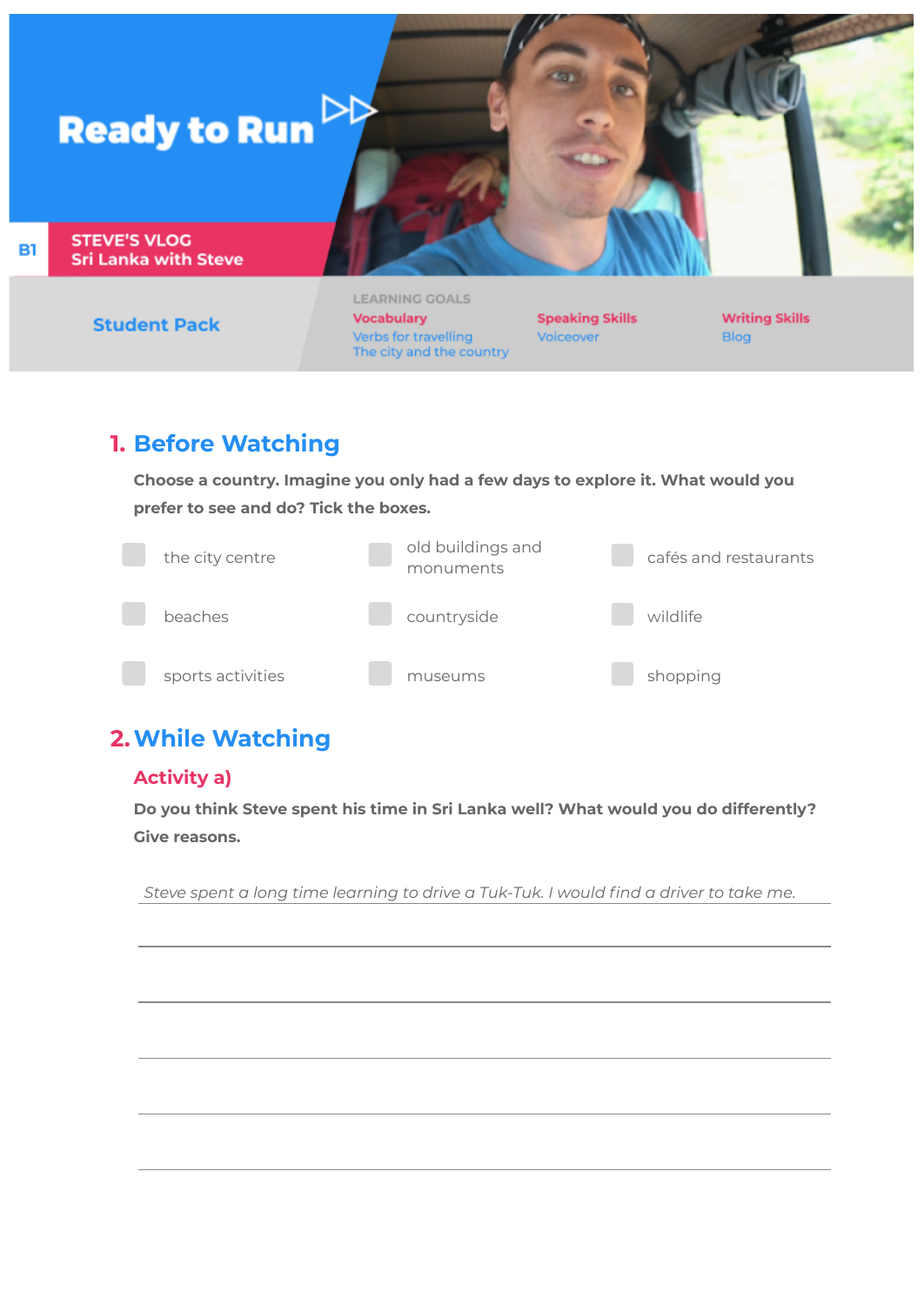## **Activity b)**

### **Read the questions and choose the correct answer.**

- 1. What did Steve do on his first day in Sri Lanka?
	- a. He visited the beautiful countryside.
	- b. He booked a Tuk-Tuk.
	- c. He looked around the capital city.
- 2. After his drive, where did Steve arrive?
	- a. in a well-known city called Galle.
	- b. at a beach in the south of the country.
	- c. at a small village in the countryside.
- 3. What did Steve do every day?
	- a. travel to a new place
	- b. find a new kind of transport to travel
	- c. try a new watersport
- 4. Why did he stop on the B35?
	- a. to look for elephants
	- b. to have a rest
	- c. to take photos of the wildlife
- 5. What didn't he do during his trip?
	- a. watersports
	- b. see amazing animals
	- c. visit museums.
- 6. What does he say about the people of Sri Lanka?
	- a. They didn't speak English.
	- b. They were very friendly.
	- c. They took him all around the country.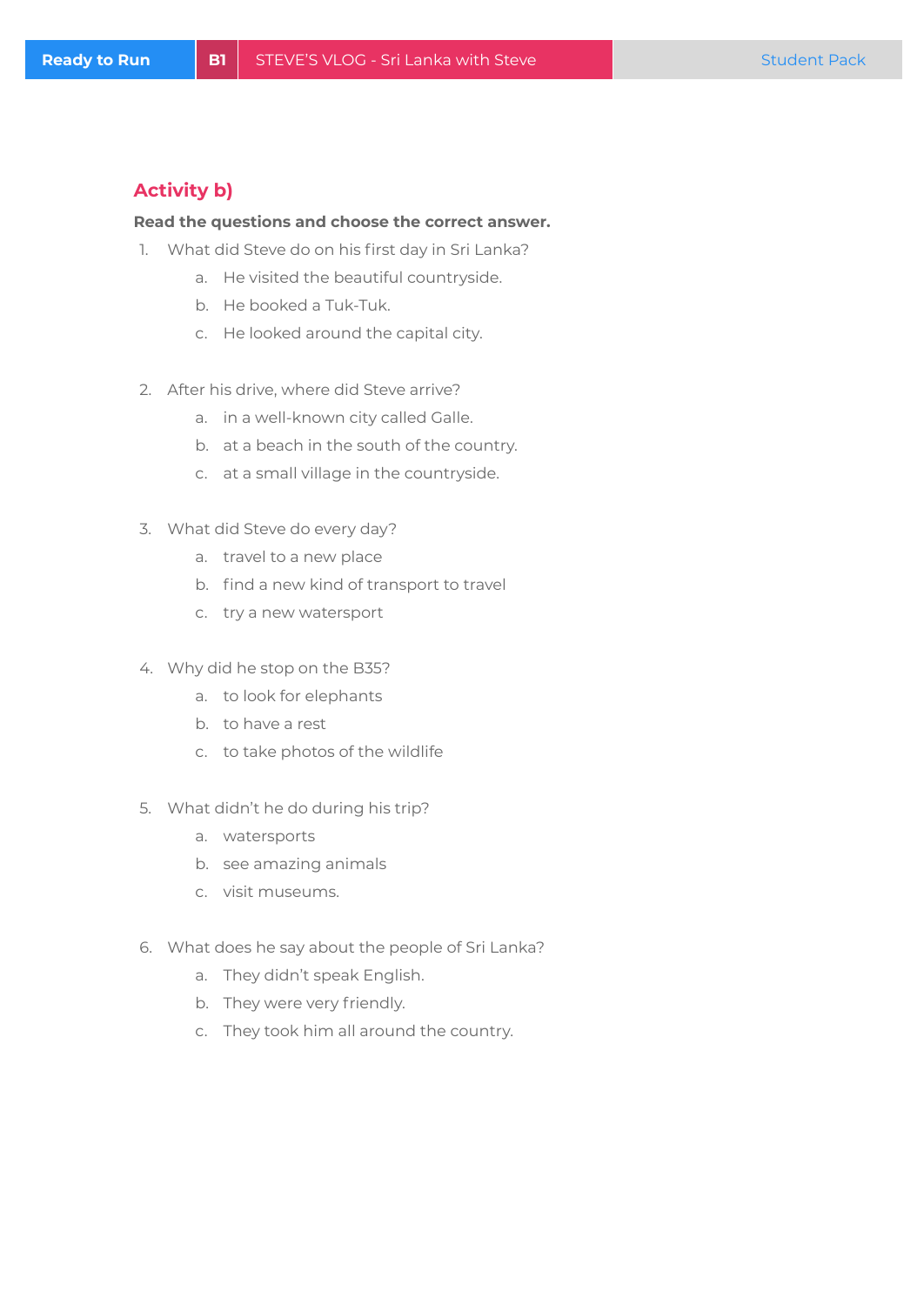# **3.After Watching**

#### **NATURAL SPEECH**

**Listen to the section from 02:25 to 03:05 again. What does Steve call the viewers? Have you heard this word before?**

**Now complete the sentences and practise saying them with your partner.**

Hey \_\_\_\_\_\_\_\_\_\_\_\_\_\_\_\_\_\_! Come and join us! We're going to hike around the jungle tomorrow. What are you \_\_\_\_\_\_\_\_\_\_\_\_\_ doing? OK \_\_\_\_\_\_\_\_\_\_\_\_\_\_\_, it's time to pack up and go home.

#### **SPEAKING**

**In pairs, you and your partner are going to each narrate half of the video. You can watch the video again if necessary. Plan what you are going to say:**

| What can you see?    |  |
|----------------------|--|
| What can you hear?   |  |
| Where are you going? |  |
| What are you doing?  |  |

**Now narrate your part of the video and listen to your partner.**